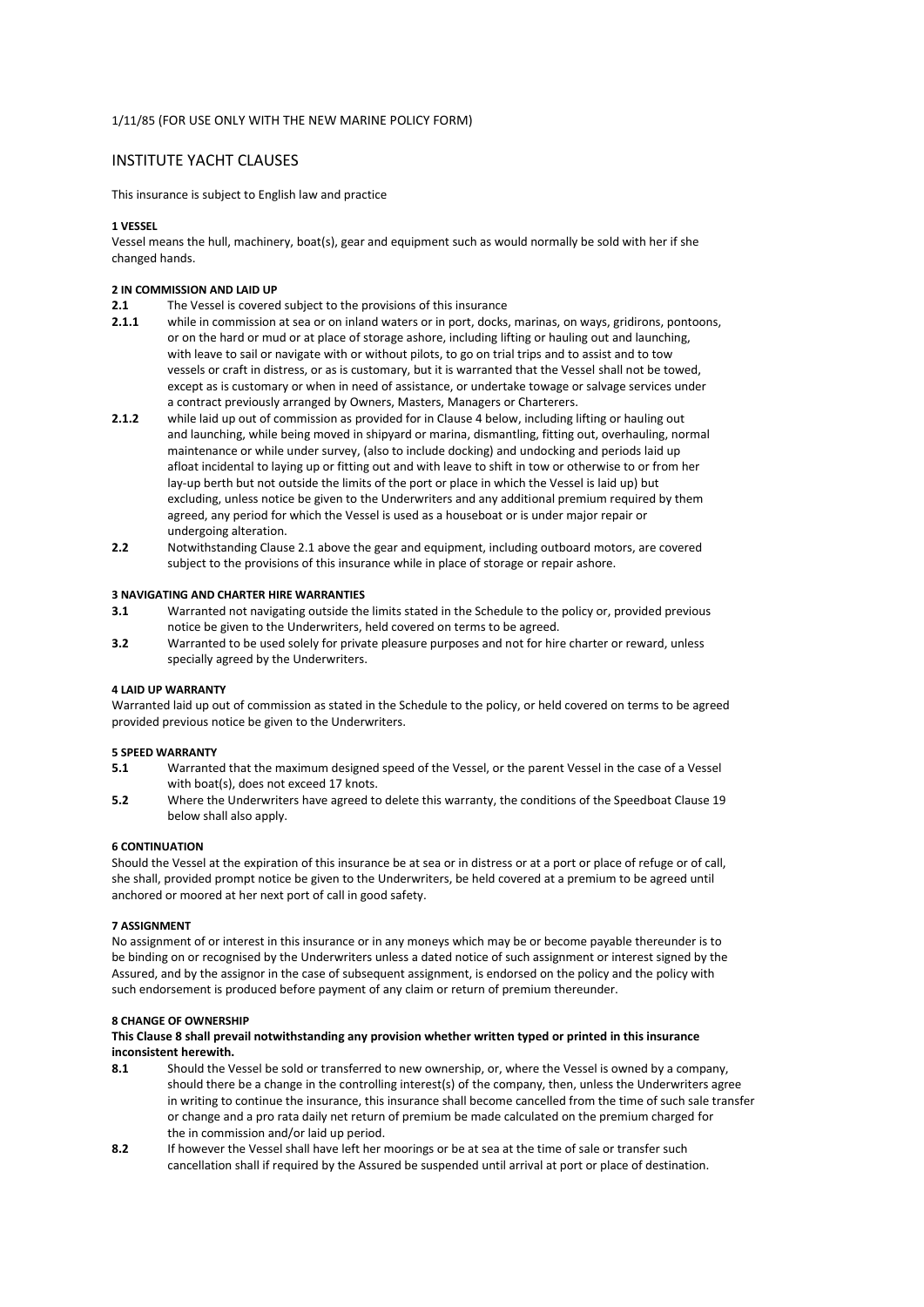# **9 PERILS**

Subject always to the exclusions in this insurance

- **9.1** this insurance covers loss of or damage to the subject-matter insured caused by **9.1.1** perils of the seas rivers lakes or other navigable waters
- **9.1.1** perils of the seas rivers lakes or other navigable waters
- **9.1.2** fire
- **9.1.3** jettison<br>**9.1.4** piracy
- **9.1.4** piracy
- **9.1.5** contact with dock or harbour equipment or installation, land conveyance, aircraft or similar objects or objects falling therefrom
- **9.1.6** earthquake volcanic eruption or lightning<br>**9.2** and provided such loss or damage has no
- **9.2** and, provided such loss or damage has not resulted from want of due diligence by the Assured Owners or Managers, this insurance covers
- **9.2.1** loss of or damage to the subject-matter insured caused by **9.2.1.1** accidents in loading, discharging or moving stores, gear, equally
- **9.2.1.1** accidents in loading, discharging or moving stores, gear, equipment, machinery or fuel
- **9.2.1.2** explosions
- **9.2.1.3** malicious acts
- **9.2.1.4** theft of the entire Vessel or her boat(s), or outboard motor(s) provided it is securely locked to the Vessel or her boat(s) by an anti-theft device in addition to its normal method of attachment, or, following upon forcible entry into the Vessel or place of storage or repair, theft of machinery including outboard motor(s), gear or equipment
- **9.2.2** loss of or damage to the subject-matter insured, *excepting motor and connections (but not strut shaft or propeller) electrical equipment and batteries and connections,* caused by
- **9.2.2.1** latent defects in hull or machinery, breakage of shafts or bursting of boilers (excluding the cost and expense of replacing or repairing the defective part broken shaft or burst boiler)
- **9.2.2.2** the negligence of any person whatsoever, but excluding the cost of making good any defect resulting from either negligence or breach of contract in respect of any repair or alteration work carried out for the account of the Assured and/or the Owners or in respect of the maintenance of the Vessel,.
- **9.3** this insurance covers the expense of sighting the bottom after a stranding, if reasonably incurred specially for that purpose, even if no damage be found.

#### **10 EXCLUSIONS**

No claim shall be allowed in respect of any

- **10.1** outboard motor dropping off or falling overboard
- **10.2** ship's boat having a maximum designed speed exceeding 17 knots, unless such boat is specially covered herein and subject also to the conditions of the Speedboat Clause 19 below, or is on the parent Vessel or laid up ashore
- **10.3** ship's boat not permanently marked with the name of the parent Vessel<br>**10.4** sails and protective covers split by the wind or blown away while set, unl
- **10.4** sails and protective covers split by the wind or blown away while set, unless in consequence of damage to the spars to which sails are bent, or occasioned by the Vessel being stranded or in collision or contact with any external substance (ice included) other than water
- **10.5** sails, masts, spars or standing and running rigging while the Vessel is racing, unless the loss or damage is caused by the Vessel being stranded, sunk, burnt, on fire or in collision or contact with any external substance (ice included) other than water
- 10.6 personal effects<br>10.7 consumable stor
- **10.7** consumable stores, fishing gear or moorings
- **10.8** sheathing, or repairs thereto. unless the loss or damage has been caused by the Vessel being stranded,
- sunk, burnt, on fire or in collision or contact with any external substance (ice included) other than water **10.9** loss or expenditure incurred in remedying a fault in design or construction or any cost or expense. incurred
- by reason of betterment or alteration in design of construction **10.10** motor and connections (but not strut shaft or propeller) electrical equipment and batteries and connections, where the loss or damage has been caused by heavy weather, unless the loss or damage has been caused by the Vessel being immersed, but this clause 10. 10 shall not exclude loss or damage caused by the Vessel being stranded or in collision or contact with another vessel, pier or jetty.

#### **11 LIABILITIES TO THIRD PARTIES**

#### **This Clause only to apply when a sum is stated for this purpose in the Schedule to the policy.**

- **11.1** The Underwriters agree to indemnify the Assured for any sum or sums which the Assured shall become legally liable to pay and shall pay, by reason of interest in the insured Vessel and arising out of accidents occurring during the currency of this insurance, in respect of
- **11.1.1** loss of or damage to any other vessel or property whatsoever
- **11.1.2** loss of life, personal injury or illness, including payments made for life salvage, caused on or near the Vessel or any other vessel
- **11.1.3** any attempted or actual raising, removal or destruction of the wreck of the insured Vessel or the cargo thereof or any neglect or failure to raise, remove or destroy the same.

# **11.2** LEGAL COSTS

The underwriters will also pay. provided their prior written consent has been obtained,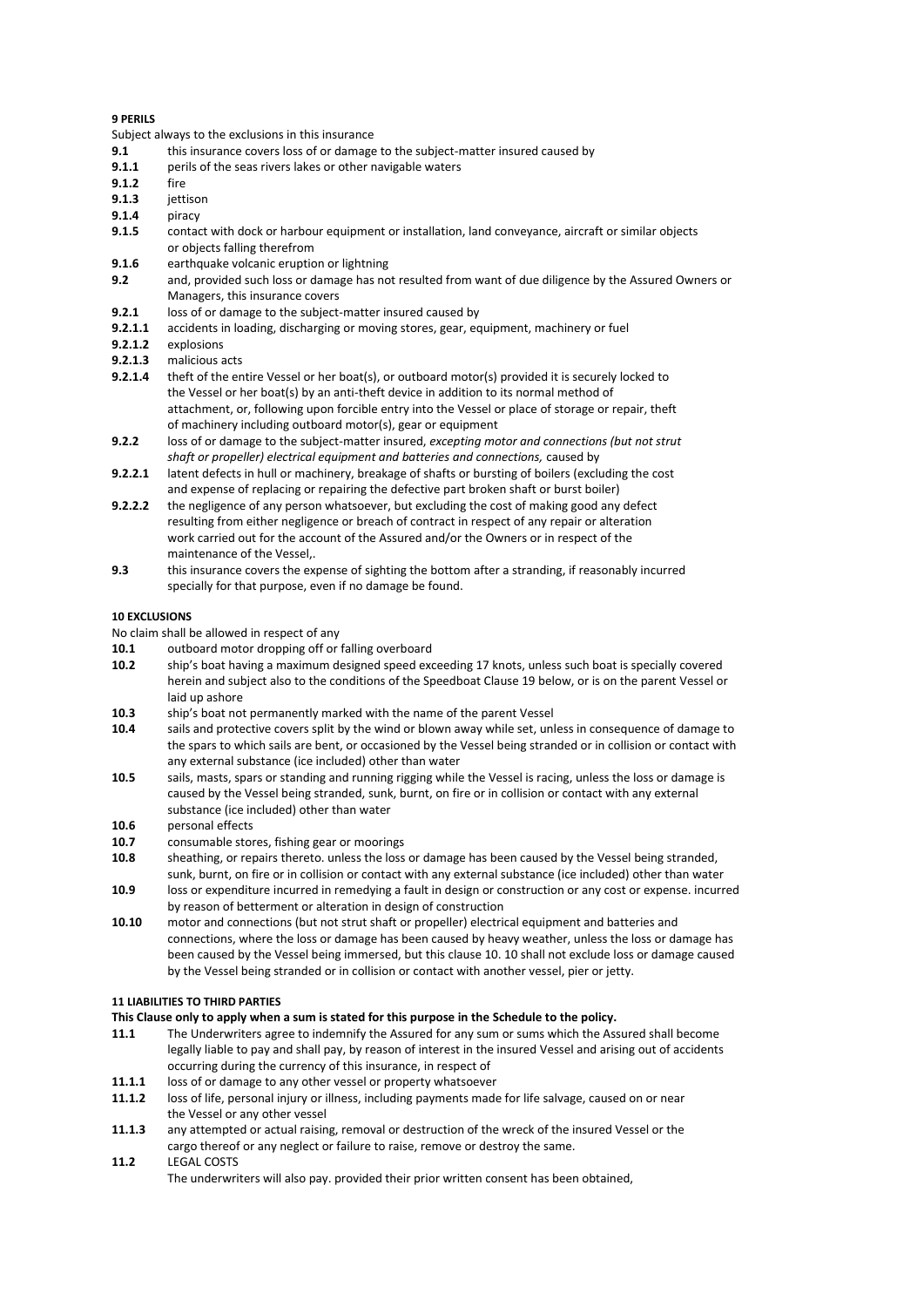- **11.2.1** the legal costs incurred by the Assured or which the Assured may be compelled to pay in contesting liability or taking proceedings to limit liability
- **11.2.2** the costs for representation at any coroner's inquest or fatal accident enquiry.

# **11.3 SISTERSHIP**

Should the Vessel hereby insured come into collision with or receive salvage services from another vessel belonging wholly or in part to the same Owners or under the same management, the Assured shall have the same rights under this insurance as they would have were the other vessel entirely the property of Owners not interested in the Vessel hereby insured; but in such cases the liability for the collision or the amount payable for the services rendered shall be referred to a sole arbitrator to be agreed upon between the Underwriters and the Assured.

# **11.4 NAVIGATION BY OTHER PERSONS**

The provisions of this Clause A 1 shall extend to any person navigating or in charge of the insured Vessel with the permission of the Assured named in this insurance (other than a person operating. or employed by the operator of, a shipyard, marina, repair yard, slipway. yacht club, sales agency or similar organisation) and who while so navigating or in charge of the Vessel shall in consequence of any occurrence covered by this Clause 11 become liable to pay and shall pay any sum or sums to any person or persons, other than to the Assured named in this insurance, but indemnity under this Clause shall inure to the benefit of the Assured and only to a person navigating or in charge of the Vessel as described above. at the written request of and through the agency of the Assured. Nothing in this extension shall increase the Underwriters' liability beyond the limitation of liability imposed by Clause 11.8 below and this extension shall be subject to all other terms conditions and warranties of this insurance. Nothing in this Clause 11.4 shall be deemed to override the provisions of Clause 3.2 above.

#### **11.5 REMOVAL OF WRECK EXTENSION**

This insurance also to pay the expenses, after deduction of the proceeds of the salvage, of the removal of the wreck of the insured Vessel from any place owned. leased or occupied by the Assured.

## **11.6 LIABILITIES SECTION EXCLUSIONS**

Notwithstanding the provisions of this Clause 11 this insurance does not cover any liability cost or expense arising in respect of

- **11.6.1** any direct or indirect payment by the Assured under workmen's compensation or employers' liability acts and any other statutory or common law liability in respect of accidents to or illness of workmen or any other persons employed in any capacity whatsoever by the Assured or by any person to whom the protection of this insurance is afforded by reason of the provisions of Clause
- **11.6.2** any boat belonging to the Vessel and having a maximum designed speed exceeding 17 knots, unless such boat is specially covered herein and subject also to the conditions of the Speedboat Clause 19 below, or is on the parent Vessel or laid up ashore
- **11.6.3** any liability to or incurred by any person engaged in water skiing or aquaplaning, while being towed by the Vessel or preparing to be towed or after being towed until safely on board or ashore
- **11.6.4** any liability to or incurred by any person engaged in a sport or activity, other than water skiing or aquaplaning. while being towed by the Vessel or preparing to be towed or after being towed until safely on board or ashore
- **11.6.5** punitive or exemplary damages, however described.

# **11.7 WATER-SKIERS LIABILITIES**

Should Clause 11.6.3 and/or Clause 11.6.4 above be deleted, the liabilities mentioned in such clause(s) shall be covered hereunder, subject always to the warranties. conditions and limits of this insurance.

# **11.8 LIMIT OF LIABILITY**

The liability of the Underwriters under this Clause 11, in respect of any one accident or series of accidents arising out of the same event. shall in no case exceed the sum stated for this purpose in the Schedule to the policy, but when the liability of the Assured has been contested with the consent in writing of the Underwriters, the Underwriters will also pay a like proportion of the costs which the Assured shall thereby incur or be compelled to pay.

#### **12 EXCESS AND DEDUCTIBLE**

- **12.1** No claim arising from a peril insured against shall be payable under this insurance unless the aggregate of all such claims arising out of each separate accident or occurrence (including claims under Clauses 11, 14 and 15) exceeds the amount stated for this purpose in the Schedule to the policy. in which case this sum shall be deducted. This Clause 12.1 shall not apply to a claim for total or constructive total loss of the Vessel or, in the event of such a claim, to any associated claim under Clause 15 arising from the same accident or occurrence.
- **12.2** Prior to the application of Clause 12.1 above and in addition thereto, deductions new for old not exceeding one-third may be made at the Underwriters' discretion in respect of loss of or damage to
- **12.2.1** protective covers, sails and running rigging
- 12.2.2 outboard motors whether or not insured by separate valuation under this insurance.

# **13 NOTICE OF CLAIM AND TENDERS**

**13.1** Prompt notice shall be given to the Underwriters in the event of any occurrence which may give rise to a claim under this insurance, and any theft or malicious damage shall also be reported promptly to the Police.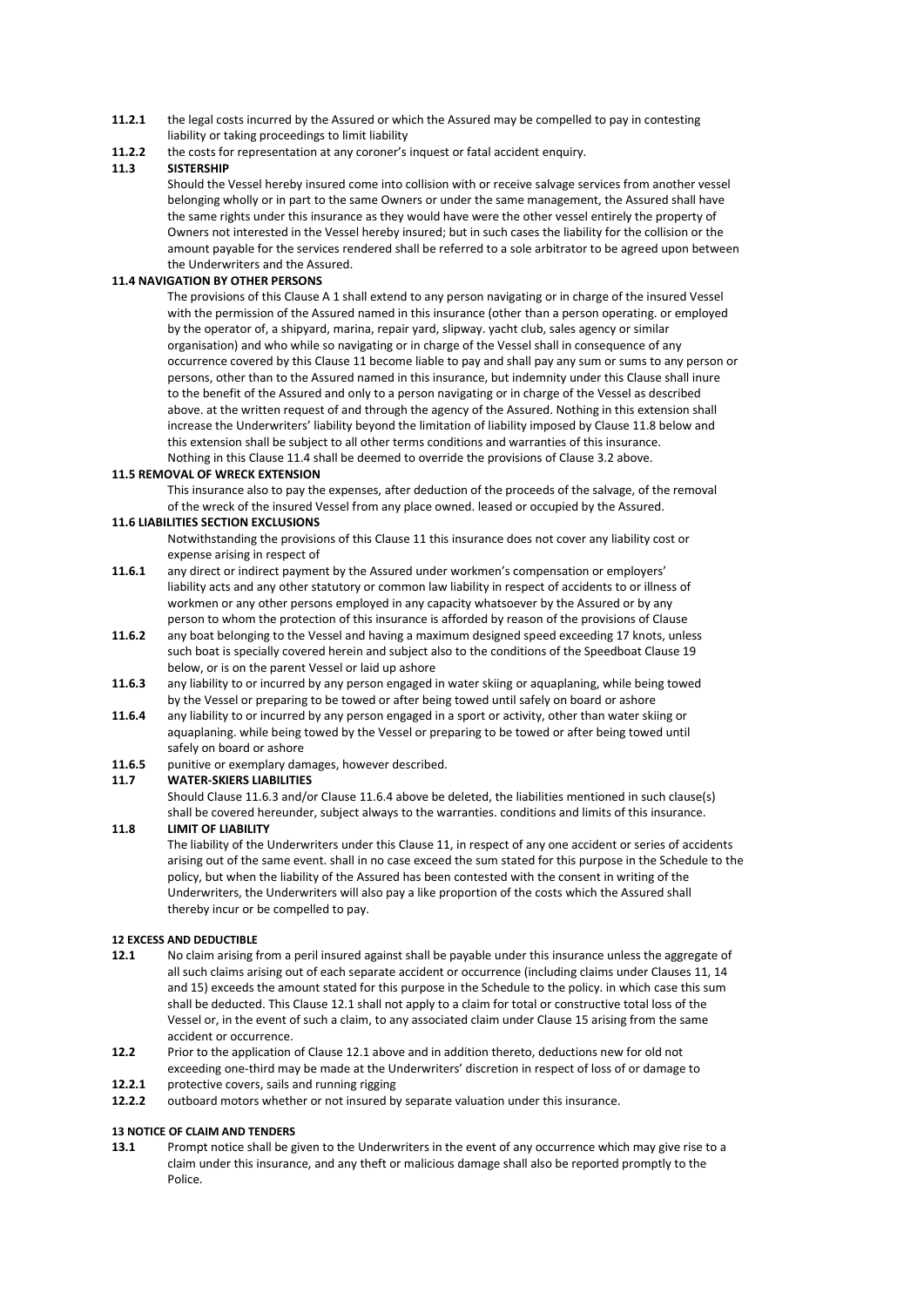- **13.2** Where loss or damage has occurred, notice shall be given to the Underwriters prior to survey and, if the Vessel is abroad, also to the nearest Lloyd's Agent so that a surveyor may be appointed to represent the Underwriters should they so desire.
- **13.3** The Underwriters shall be entitled to decide the port to which the Vessel shall proceed for docking or repair (the actual additional expense of the voyage arising from compliance with Underwriters' requirements being refunded to the Assured) and shall have a right of veto concerning a place of repair or a repairing firm.
- **13.4** The Underwriters may also take tenders or may require tenders to be taken for the repair of the Vessel.

#### **14 SALVAGE CHARGES**

Subject to any express provision in this insurance, salvage charges incurred in preventing a loss by perils insured against may be recovered as a loss by those perils.

#### **15 DUTY OF ASSURED**

- **15.1** In case of any loss or misfortune it is the duty of the Assured and their servants and agents to take such measures as may be reasonable for the purpose of averting or minimising a loss which would be recoverable under this insurance.
- **15.2** Subject to the provisions below and to Clause 12 the Underwriters will contribute to charges properly and reasonably incurred by the Assured their servants or agents for such measures. General average, salvage charges. collision defence or attack costs and costs incurred by the Assured in contesting liability covered by Clause 11.2 are not recoverable under this Clause 15.
- **15.3** The Assured shall render to the Underwriters all possible aid in obtaining information and evidence should the Underwriters desire to take proceedings at their own expense and for their own benefit in the name of the Assured to recover compensation or to secure an indemnity from any third party in respect of anything covered by this insurance.
- **15.4** Measures taken by the Assured or the Underwriters with the object of saving, protecting or recovering the subject-matter insured shall not be considered as a waiver or acceptance of abandonment or otherwise prejudice the rights of either party.
- **15.5** The sum recoverable under this Clause 15 shall be in addition to the loss otherwise recoverable under this insurance but in no circumstances shall amounts recoverable under Clause 15.2 exceed the sum insured under this insurance in respect of the Vessel.

#### **16 UNREPAIRED DAMAGE**

- **16.1** The measure of indemnity in respect of claims for unrepaired damage shall be the reasonable depreciation in the market value of the Vessel at the time this insurance terminates arising from such unrepaired damage. but not exceeding the reasonable cost of repairs.
- **16.2** In no case shall the Underwriters be liable for unrepaired damage in the event of a subsequent total loss (whether or not covered under this insurance) sustained during the period covered by this insurance or any extension thereof.
- **16.3** The Underwriters shall not be liable in respect of unrepaired damage for more than the insured value at the time this insurance terminates.

### **17 CONSTRUCTIVE TOTAL LOSS**

- **17.1** In ascertaining whether the Vessel is a constructive total loss, the insured value shall be taken as the repaired value and nothing in respect of the damaged or break-up value of the Vessel or wreck shall be taken into account.
- **17.2** No claim for constructive total loss based upon the cost of recovery and/or repair of the Vessel shall be recoverable hereunder unless such cost would exceed the insured value. In making this determination, only the cost relating to a single accident or sequence of damages arising from the same accident shall be taken into account.

#### **18 DISBURSEMENTS WARRANTY**

Warranted that no amount shall be insured policy proof of interest of full interest admitted for account of the Assured, Mortgagees or Owners on disbursements, commission, profits or other interests or excess or increased value of hull or machinery however described unless the insured value of the Vessel is over £50.000 and then not to exceed 10 per cent of the total amount insured in respect of the Vessel as stated in the Schedule to the policy. Provided always that a breach of this warranty shall not afford the Underwriters any defence to a claim by a Mortgagee who has accepted this insurance without knowledge of such breach.

# **19 SPEEDBOAT CLAUSE**

# **WHERE THIS CLAUSE 19 APPLIES IT SHALL OVERRIDE ANY CONFLICTING PROVISIONS IN THE CLAUSES ABOVE.**

- **19.1 It is a condition of this insurance that when the Vessel concerned is under way the Assured named in the Schedule to the policy or other competent person(s) shall be on board and in control of the Vessel.**
- **19.2** No claim shall be allowed in respect of loss of or damage to the Vessel or liability to any third party or any salvage services
- **19.2.1** caused by or arising from the Vessel being stranded sunk swamped immersed or breaking adrift,